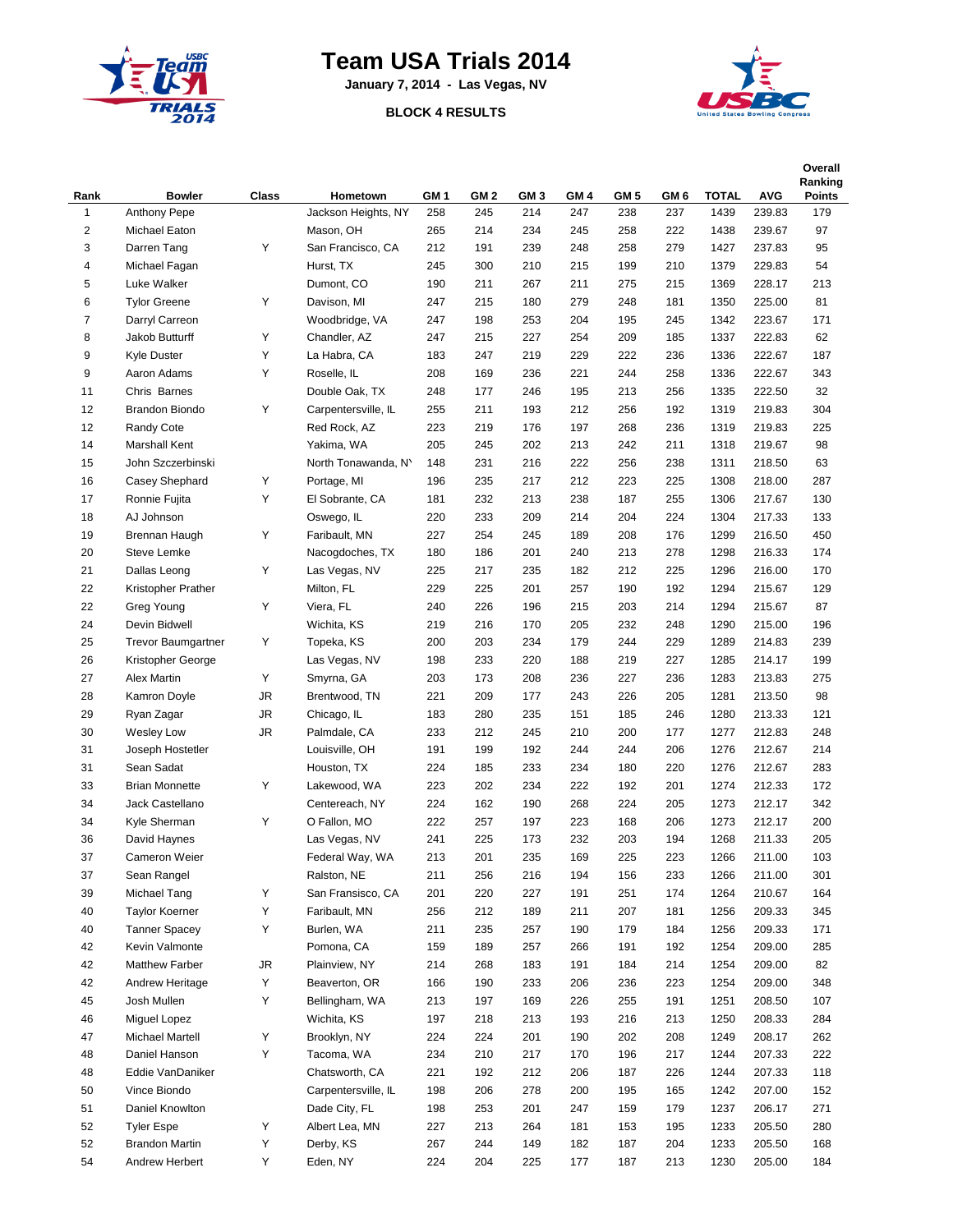| Rank       | <b>Bowler</b>                         | Class  | Hometown                                 | GM 1       | GM 2       | GM <sub>3</sub> | GM <sub>4</sub> | GM 5       | GM 6       | <b>TOTAL</b> | <b>AVG</b>       | Ranking<br>Points |
|------------|---------------------------------------|--------|------------------------------------------|------------|------------|-----------------|-----------------|------------|------------|--------------|------------------|-------------------|
| 54         | Kyle King                             |        | Glendale, AZ                             | 216        | 203        | 221             | 144             | 202        | 244        | 1230         | 205.00           | 149               |
| 56         | Colin Champion                        |        | Clearwater, FL                           | 204        | 204        | 252             | 197             | 186        | 185        | 1228         | 204.67           | 278               |
| 56         | James Hall                            |        | San Diego, CA                            | 222        | 180        | 200             | 227             | 194        | 205        | 1228         | 204.67           | 451               |
| 56         | Deeronn Booker                        |        | Anaheim, CA                              | 230        | 215        | 136             | 222             | 210        | 215        | 1228         | 204.67           | 226               |
| 56         | <b>Robert Gotchall</b>                |        | Lincoln, NE                              | 277        | 192        | 178             | 177             | 178        | 226        | 1228         | 204.67           | 86                |
| 56         | Kyle Young                            | Υ      | Lake Jackson, TX                         | 189        | 247        | 182             | 172             | 202        | 236        | 1228         | 204.67           | 345               |
| 61         | Steven Smith                          |        | San Diego, CA                            | 171        | 181        | 235             | 240             | 218        | 182        | 1227         | 204.50           | 297               |
| 62         | Zachary Rhoades                       | Υ      | Lafayette, IN                            | 179        | 225        | 235             | 188             | 208        | 190        | 1225         | 204.17           | 193               |
| 63         | Derek Petty                           |        | Potomac Falls, VA                        | 183        | 211        | 206             | 202             | 223        | 199        | 1224         | 204.00           | 342               |
| 64         | Ben Hardin                            | Υ      | Tampa, FL                                | 211        | 202        | 191             | 189             | 211        | 217        | 1221         | 203.50           | 270               |
| 64         | <b>Tyler Cruz</b>                     | Υ      | Tacoma, WA                               | 172        | 199        | 167             | 232             | 225        | 226        | 1221         | 203.50           | 179               |
| 66         | Daniel Cobine                         | Υ      | Rio Rancho, NM                           | 218        | 204        | 243             | 163             | 204        | 186        | 1218         | 203.00           | 401               |
| 66         | Eric Gauroniak                        | Υ      | Palm City, FL                            | 199        | 182        | 193             | 196             | 228        | 220        | 1218         | 203.00           | 484               |
| 66         | Kyle Koprowitz                        | Υ      | Girard, IL                               | 171        | 195        | 184             | 211             | 234        | 223        | 1218         | 203.00           | 472               |
| 69         | Ivan Miyasato                         |        | Fresno, CA                               | 180        | 194        | 186             | 207             | 243        | 207        | 1217         | 202.83           | 259               |
| 70         | Dylan Burns                           |        | Garden City, KS                          | 205        | 200        | 227             | 187             | 216        | 181        | 1216         | 202.67           | 284               |
| 71         | <b>Riely Chin</b>                     | Υ      | Fresno, CA                               | 194        | 215        | 235             | 201             | 193        | 177        | 1215         | 202.50           | 365               |
| 72         | <b>Blake Demore</b>                   |        | Wichita, KS                              | 205        | 190        | 244             | 164             | 206        | 204        | 1213         | 202.17           | 273               |
| 72         | David Lance                           | Υ      | Merritt Island, FL                       | 234        | 161        | 193             | 193             | 227        | 205        | 1213         | 202.17           | 410               |
| 74         | <b>Bradley Crouse</b>                 | Υ      | Nazareth, PA                             | 161        | 191        | 203             | 188             | 257        | 212        | 1212         | 202.00           | 360               |
| 74         | <b>Roger Petrin</b>                   |        | Bel Aire, KS                             | 189        | 237        | 153             | 214             | 206        | 213        | 1212         | 202.00           | 262               |
| 76         | <b>Michael Preston</b>                | Υ      | Oswego, IL                               | 190        | 202        | 183             | 246             | 234        | 156        | 1211         | 201.83           | 381               |
| 77         | Alexander Garger                      |        | Hicksville, NY                           | 198        | 203        | 201             | 201             | 226        | 181        | 1210         | 201.67           | 293               |
| 77         | <b>Travis Celmer</b>                  |        | Wernersville, PA                         | 148        | 233        | 234             | 225             | 180        | 190        | 1210         | 201.67           | 378               |
| 79         | Mark Curtis Jr.                       |        | Torrance, CA                             | 212        | 225        | 171             | 206             | 202        | 193        | 1209         | 201.50           | 483               |
| 80         | Joshua Pate                           | Υ      | Inver Grove Heights,                     | 199        | 223        | 200             | 188             | 215        | 182        | 1207         | 201.17           | 418               |
| 81         | <b>Bryan Bourget</b>                  | Υ      | Woonsocket, RI                           |            | 209        | 198             | 177             | 209        | 225        | 1204         | 200.67           | 435               |
| 81         | John Janawicz                         |        | Winter Haven, FL                         | 186<br>210 | 224        | 158             | 178             | 197        | 237        | 1204         | 200.67           | 99                |
| 83         | Sam Cantrell                          | Υ      |                                          | 207        | 189        | 193             | 214             | 226        | 171        | 1200         | 200.00           | 316               |
| 83         | <b>Brandon Wanders</b>                | Υ      | Citrus Heights, CA<br>Trabuco Canyon, CA |            | 166        | 192             | 191             | 214        | 250        | 1200         | 200.00           | 463               |
|            | Livio Bolzon                          |        |                                          | 187        |            | 175             |                 |            |            |              |                  |                   |
| 85<br>86   | Nicholas Pate                         | Υ<br>Υ | Chicago, IL<br>Inver Grove Heights,      | 225<br>189 | 194<br>190 | 174             | 170<br>258      | 197<br>213 | 234<br>168 | 1195<br>1192 | 199.17<br>198.67 | 360<br>264        |
| 87         | Mason Petrin                          | Υ      | West Bend, WI                            | 210        | 160        | 201             | 217             | 170        | 232        | 1190         | 198.33           | 306               |
| 88         | Cortez Schenck                        | Υ      | Phoenix, AZ                              | 188        | 225        | 195             | 173             | 211        | 196        | 1188         | 198.00           | 235               |
| 89         | Michael Coffey                        | Υ      | Melbourne, FL                            | 194        | 217        | 188             | 196             | 208        | 183        | 1186         | 197.67           | 253               |
| 90         | <b>Jake Peters</b>                    |        | Henderson, NV                            | 199        | 182        | 202             | 198             | 202        | 200        | 1183         | 197.17           | 160               |
| 91         | Andrew Anderson                       | JR     | Holly, MI                                | 238        | 167        | 160             | 215             | 200        | 201        | 1181         | 196.83           | 209               |
| 92         | David Daniels                         | Υ      | Sebring, FL                              | 172        | 165        | 231             | 193             | 226        | 193        | 1180         | 196.67           | 538               |
| 93         | Christopher Via                       |        | South Euclid, OH                         | 234        | 192        | 181             | 194             | 198        | 176        | 1175         | 195.83           | 276               |
| 94         | AJ Chapman                            | Υ      | Wichita, KS                              | 164        | 190        | 178             | 206             | 214        | 222        | 1174         | 195.67           | 182               |
| 95         | Matthew Gasn                          |        | Laurel, MD                               | 174        | 211        | 202             | 199             | 208        | 179        | 1173         | 195.50           | 226               |
| 96         | Dylan Macon                           |        | Ennis, TX                                | 169        | 205        | 155             | 244             | 166        | 233        | 1172         | 195.33           | 337               |
| 97         | Adam Ferri                            |        | Jeannette, PA                            | 198        | 185        | 216             | 229             | 158        | 185        | 1171         | 195.17           | 463               |
| 98         | Connor Jackley                        | Υ      | Portland, OR                             | 182        | 214        | 211             | 184             | 203        | 176        | 1170         | 195.00           | 464               |
| 98         | Perry Crowell                         |        | Hoquiam, WA                              |            | 181        |                 | 176             | 149        | 233        | 1170         | 195.00           | 354               |
| 100        | Josh Blanchard                        |        | Gilbert, AZ                              | 215<br>195 | 203        | 216<br>183      | 198             | 202        | 188        | 1169         | 194.83           | 346               |
| 100        | <b>Andrew Graff</b>                   |        | Las Vegas, NV                            |            |            | 206             |                 | 183        |            | 1169         | 194.83           |                   |
| 102        | Tyler Sadowski                        | Υ      | Roselle, IL                              | 189<br>225 | 222<br>185 | 169             | 175<br>174      | 195        | 194<br>220 | 1168         | 194.67           | 308<br>543        |
|            |                                       | Υ      |                                          |            |            |                 |                 |            |            |              |                  |                   |
| 103<br>104 | <b>Andrew Diley</b><br>Joseph Grondin | Υ      | Conway, SC<br>San Pedro, CA              | 226<br>236 | 156<br>175 | 225<br>223      | 193<br>186      | 199<br>173 | 168<br>172 | 1167<br>1165 | 194.50<br>194.17 | 335<br>297        |
| 104        |                                       |        | Norwalk, CA                              | 203        |            | 187             | 168             | 224        | 204        | 1165         | 194.17           | 449               |
|            | Miguel Garcia                         |        |                                          |            | 179        |                 |                 |            |            |              |                  |                   |
| 106        | <b>Curtis Crotty</b><br>Sean Wilcox   | Υ      | Mundelein, IL<br>Altamonte Sprgs, FL     | 200        | 229        | 173             | 203             | 186        | 173        | 1164         | 194.00<br>194.00 | 458               |
| 106        |                                       |        |                                          | 206        | 194        | 185             | 193             | 173        | 213        | 1164         |                  | 416               |
| 106        | Max Potash                            |        | Arlington Hts, IL                        | 159        | 190        | 208             | 213             | 181        | 213        | 1164         | 194.00           | 446               |
| 109        | Christopher Colella                   |        | Templeton, MA                            | 173        | 226        | 183             | 178             | 223        | 180        | 1163         | 193.83           | 357               |
| 109        | Justin Miller                         | Υ      | Pulaski, TN                              | 232        | 167        | 189             | 177             | 197        | 201        | 1163         | 193.83           | 292               |
| 111        | Austin Thompson                       | Υ      | San Diego, CA                            | 200        | 210        | 224             | 191             | 178        | 158        | 1161         | 193.50           | 400               |
| 111        | Daniel Rawsthorne                     |        | Federal Way, WA                          | 169        | 190        | 208             | 200             | 206        | 188        | 1161         | 193.50           | 506               |
| 111        | Russ Oviatt                           | Y      | Sioux Falls, SD                          | 174        | 192        | 210             | 203             | 178        | 204        | 1161         | 193.50           | 346               |
| 114        | JT Jackson                            |        | Sherman Oaks, CA                         | 185        | 193        | 174             | 209             | 194        | 204        | 1159         | 193.17           | 548               |

**Overall**